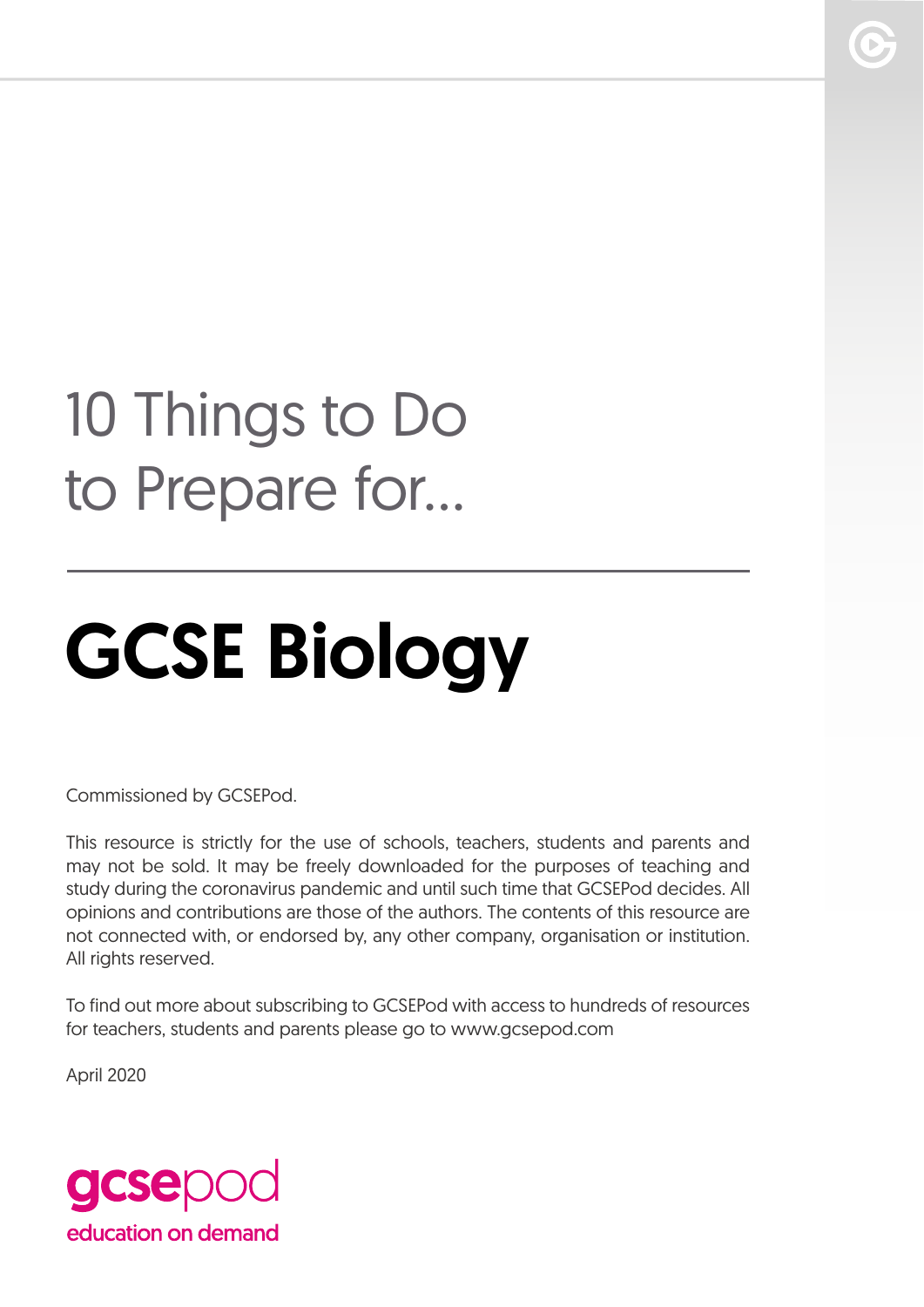

### **Activities**

- 1. Cells and organisms, including the role of diffusion and respiration
- Can you describe how to use a light microscope to observe and draw plant and animal cells? This is a required practical at GCSE and you will need to be able to calculate magnification using the formula magnification = size of the image/real size of the object. You will need to be able to make use of standard form, which you will also learn in your maths lessons.
- Are you able to name the structures (also known as components and organelles) found in plants and animal cells and describe their functions? You will need to be able to compare the structures of plant and animal cells. Can you describe how some unicellular organisms are adapted and how cells in multicellular organisms are specialised to carry out certain roles? Practise drawing and labelling animal and plant cells.
- Are you familiar with the hierarchical organisation of multicellular organisms? This takes us from cells to tissues to organs to systems to organisms. Can you name examples of each?
- Can you describe diffusion as the movement of molecules from where they are more concentrated to where they are less concentrated and relate that to key processes in living things? This includes the exchange of carbon dioxide and oxygen in the lungs, and you should be familiar with diagrams that model this.

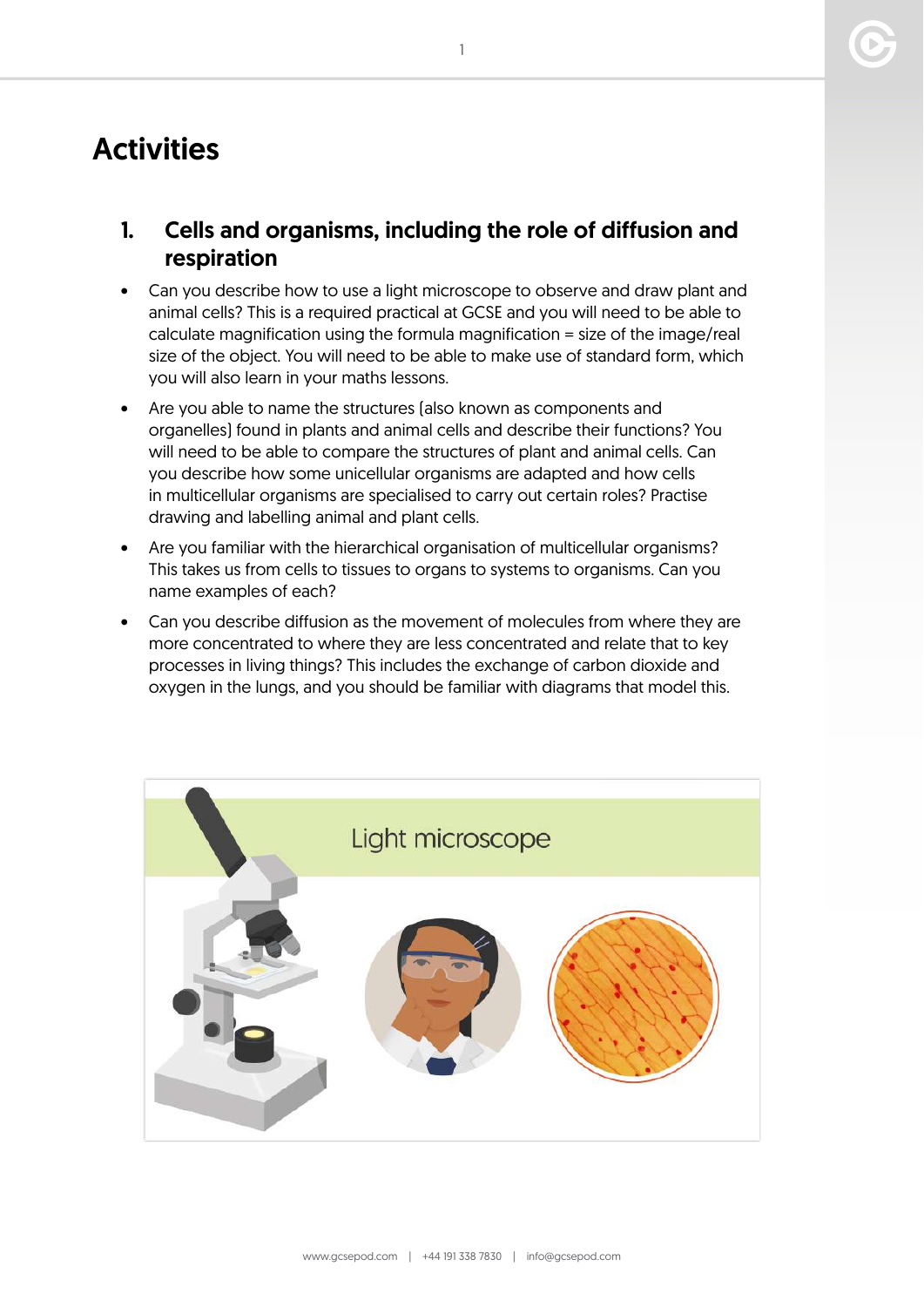#### 2. Cellular respiration

• Can you compare aerobic and anaerobic respiration (in humans and microbes) and summarise both using word equations? This needs to include the reactants and products and energy implications for the organism. Learn the word equations.

#### 3. Nutrition and digestion

- Can you name the components of a healthy human diet? Can you describe why each component is needed and give sources of them in our food? Summarise this in a table.
- You will need to know the parts of the digestive system and the ways in which it is adapted to help digest and absorb food. This should include the role of enzymes and of bacteria in the gut.
- Are you able to calculate energy requirements of different diets, for example a pregnant woman, an athlete, and an office worker? Can you relate imbalances in the diet to dietary diseases such as deficiency and obesity?
- Can you describe how a green plant gets the nutrients it needs from the soil and makes carbohydrates in its leaves?

#### 4. Photosynthesis, including the adaptations of a leaf

- Learn the word equation that summarises photosynthesis. Can you relate the structure of the leaf to the requirements for photosynthesis? Practise drawing a section through a leaf and labelling it, identifying each feature in relation to its contribution to photosynthesis.
- Learn the role of photosynthesis in the carbon cycle and practise drawing a simple version of the carbon cycle to show the relationship between photosynthesis and the other processes that contribute to carbon stores and carbon dioxide in the atmosphere.

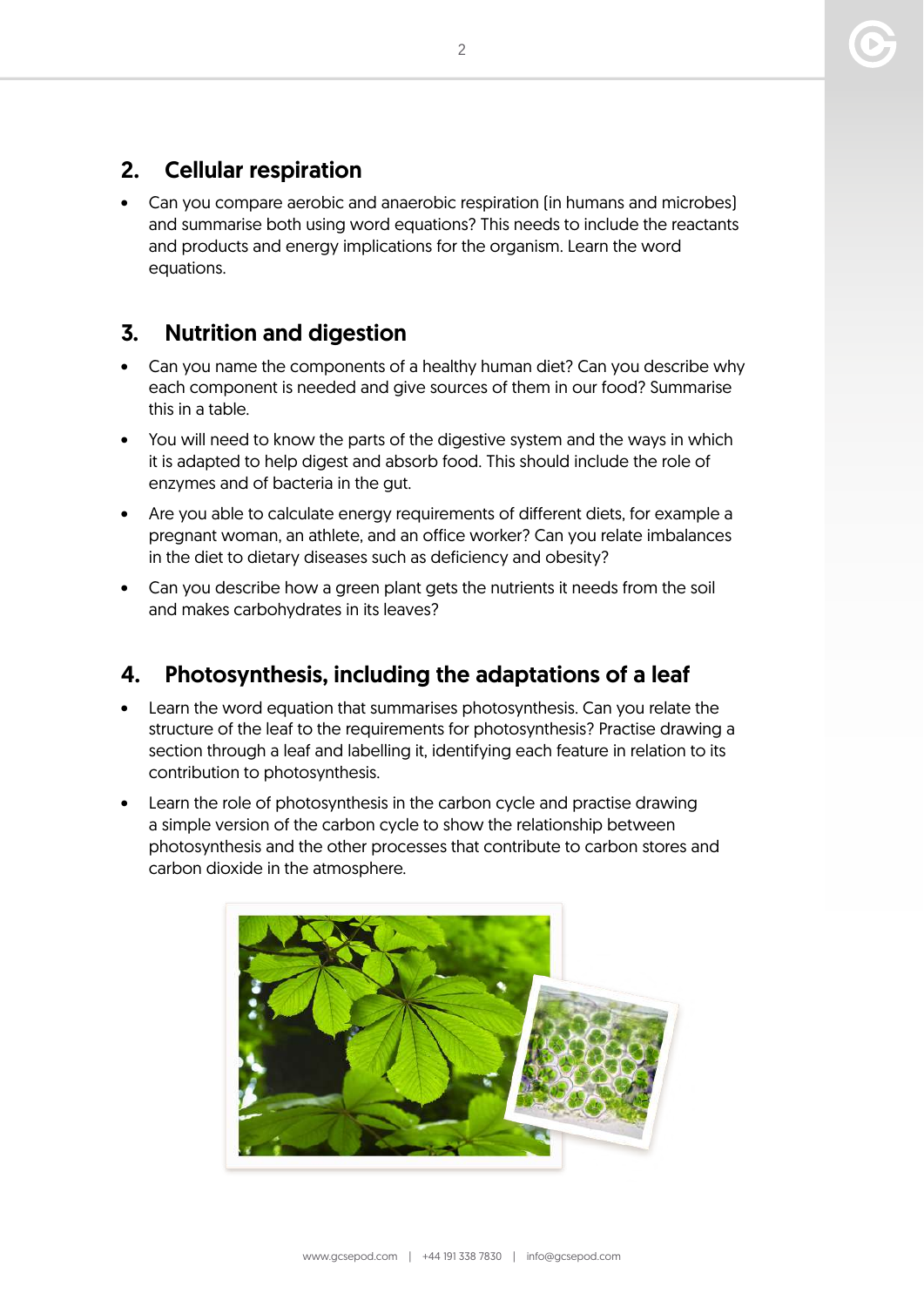#### 5. Evolution and extinction

- Learn the definition: "heredity is the transfer of genetic formation from one generation to the next". Can you describe the role of DNA, genes and chromosomes in heredity and the role of the scientists Watson, Crick, Wilkins and Franklin in establishing the model of the DNA molecule?
- Can you explain the difference between continuous and discontinuous variation between individuals of the same species and name examples of such variation? Are you familiar with how these differences may be measured and displayed in graphs?
- The differences (variation) between species and between individuals of a species mean that some are better adapted for their environment, so are more likely to survive and pass on this adaptation. This drives natural selection. Learn some examples of how animals and plants are adapted to their environment and be able to relate that to successful competition.
- Environmental changes can lead to species being unable to compete or have poor adaptation and this can lead to extinction. This is where every individual from a species has died and that species no longer exists. Can you name examples of species that have become extinct? Human activity is also leading to extinction but we have taken steps such as gene banks and seed banks to preserve species for the future.
- Can you explain why it is important for us to preserve biodiversity (the variety of living things) on Earth?



#### 6. Inheritance and genetics, competition and interdependence

- Can you draw and interpret simple food webs and food chains and describe the relationships between species in them? You should be able to identify producers and different levels of consumers and recognise that there is interdependence between different parts of an ecosystem. This includes the dependence on insects for pollination by many flowering plants.
- Can you explain the importance of insects, such as bees, to the security of human food supply?
- Can you describe examples of how living things affect their environment and are in turn affected by it? This includes the behaviour of humans and how toxic materials that we have used and discarded find their way into other things and accumulate in their tissues. You should be able to name examples of this, such as the use of the pesticide DTT, lead in petrol and the steps that were taken to lower impact.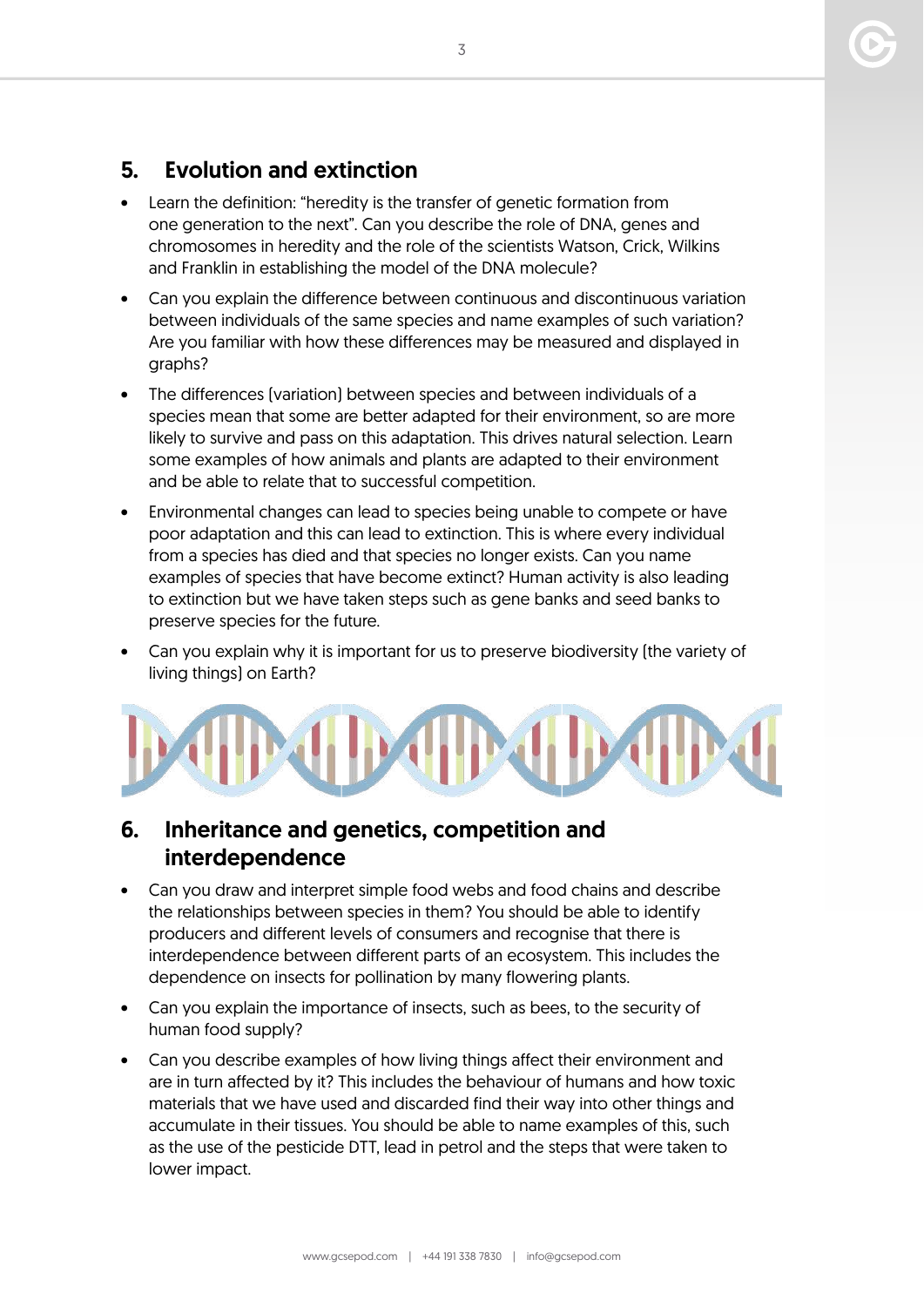#### 7. Reproduction in mammals (with humans as an example) and flowering plants

- Can you label the parts of the male and female reproductive systems? Practise labelling diagrams of them.
- Learn the key stages of the menstrual cycle and be able to define gametes (the sex cells), fertilisation, gestation and birth and the role that each stage plays in the perpetuation of human life. Can you identify healthy and unhealthy choices for lifestyle and diet during pregnancy?
- Practise drawing and labelling diagrams of a flowering plant. Can you relate the structure of flowers and pollen to wind and insect pollination? Can you describe the structure of a seed and name different methods of seed dispersal? Are you able to describe a scientific investigation into methods of seed dispersal, such as size of sycamore related to distance dispersed?

#### 8. Gas exchange in humans and in plants

- Can you describe the structure and function of the gas exchange system in humans and how it is adapted to make it more efficient?
- Can you describe the steps in the breathing mechanism to move air in and out of the lungs and relate that to a model that you have seen (bell jar and rubber diaphragm)? Can you describe a simple experiment that would allow you to measure lung volume?
- Can you explain the impact of asthma, exercise and smoking on the breathing system?
- Can you explain the role of the stomata in the leaf of a plant in gas exchange? Practise drawing the guard cells and the opening and closing of the stoma.



 $\Delta$